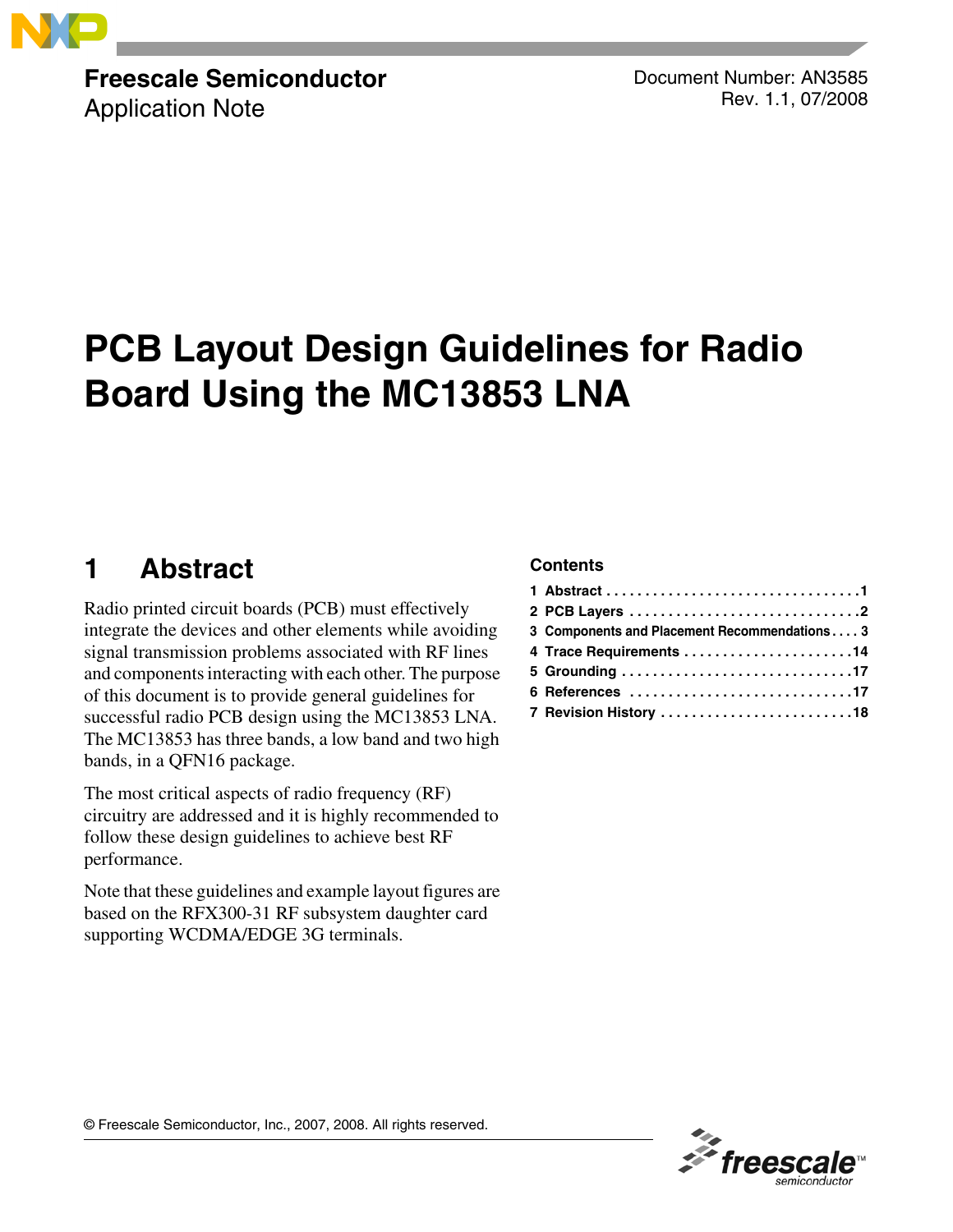

## <span id="page-1-0"></span>**2 PCB Layers**

This section describes the PCB technology and PCB stack-up.

## **2.1 PCB Layer Structure**

In this guideline, a classical PCB stack-up of 8 layers (2-4-2) is described. The PCB layering structure is shown in [Figure 1,](#page-1-1) the [PCB Layering Structure](#page-1-1). The dielectric constant (εr) of the FR4 material used in this example is 4.2.



**Figure 1. PCB Layering Structure**

## <span id="page-1-1"></span>**2.2 Layer Rules**

An effective layer function assignment reaches best RF performances and significantly reduces electromagnetic interference (EMI) problems. The RF circuit layout is the main concern for the layer function assignment. A solid ground plane next to the power distribution layers creates a set of low ESR capacitors, thus reducing system noise. Each radio has its own specific constraint, but this is a basic reference for radio board design.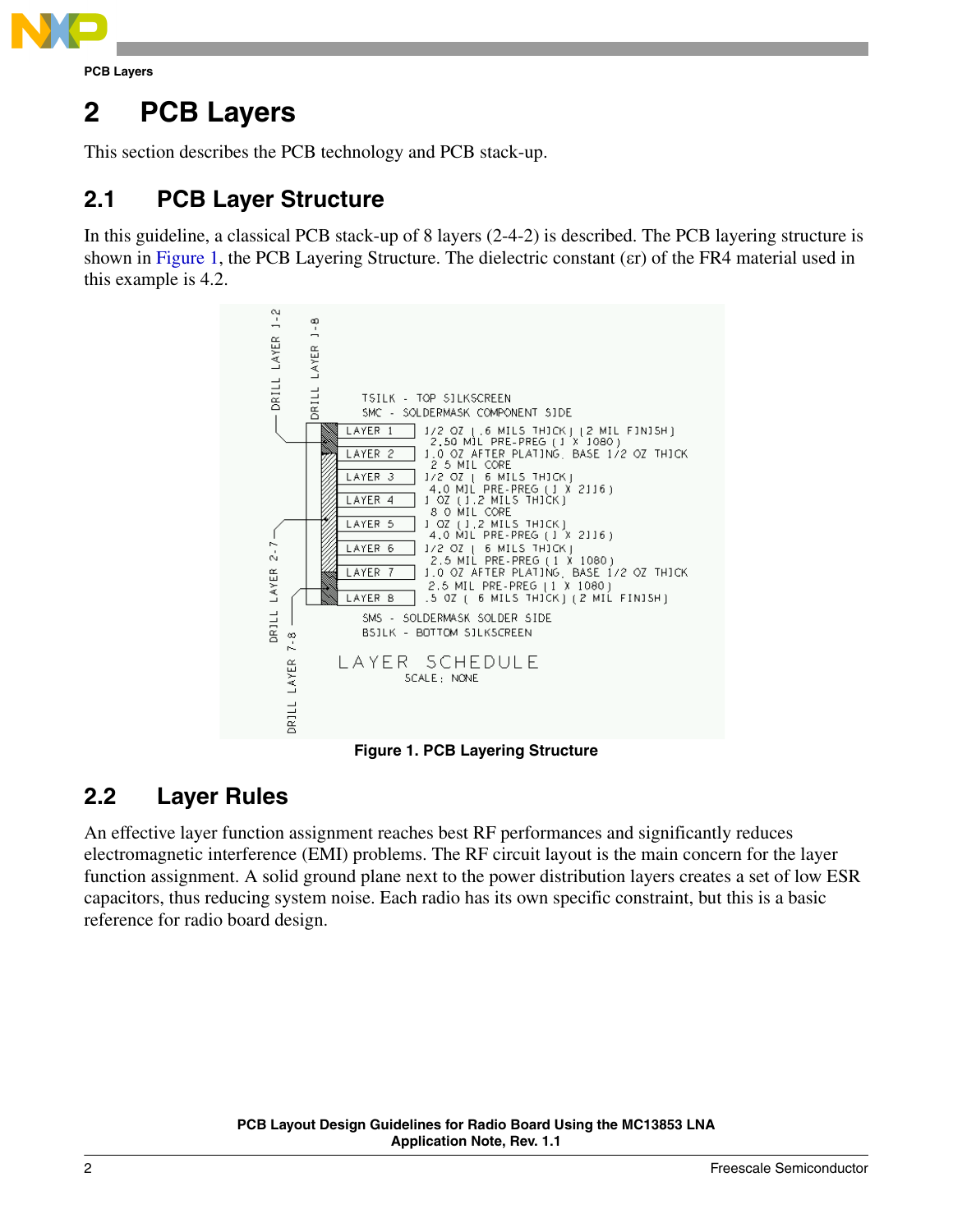

| Layer<br><b>Number</b> | <b>Laver Rule</b>                                    |                                    |  |
|------------------------|------------------------------------------------------|------------------------------------|--|
|                        | <b>RF Signals</b>                                    | <b>Baseband Signals</b>            |  |
|                        | Microstrips, Ground for striplines                   | Component interconnections         |  |
| $\overline{c}$         | Ground cutouts below microstrips and over striplines | <b>Vertical traces</b>             |  |
| 3                      | Striplines, Ground for microstrips                   | Horizontal traces, DC distribution |  |
| 4                      | Main ground, Ground for striplines                   | Main ground                        |  |
| 5                      | Ground, Ground over striplines                       | Ground, DC distribution            |  |
| 6                      | Striplines, Sensitive trace                          | Horizontal traces                  |  |
| 7                      | Ground cutouts below striplines                      | <b>Vertical traces</b>             |  |
| 8                      | Ground for striplines                                | Component interconnections         |  |

#### **Table 1. PCB Layer Assignment**

## <span id="page-2-0"></span>**3 Components and Placement Recommendations**

### **3.1 Component Placement**

The basic principle of component placement is to try and follow the natural signal flow: From the antenna through the switch, the LNA, the SAW filter, the TRX to the BB.

The following guidelines provide the basic ideas for component placement:

- Place the antenna, switch, Tx and Rx sections on the top of the radio board.
- Put the BB section to the bottom of the RF section.
- Place the PA close as possible to the Antenna Switch to minimize insertion loss.
- Place the MMM7210 and the PA in positions that ensure a direct and short as possible Tx path.
- Place the SAW filter close as possible to MMM7210 to minimize the distance of Rx differential lines.
- When placing components, note the potential routing of circuits between subsystems, including clocks and crystal circuits. Refer to Figure 2 for IC placement for a 2G+3G application on the RFX300-31 RF subsystem daughter card.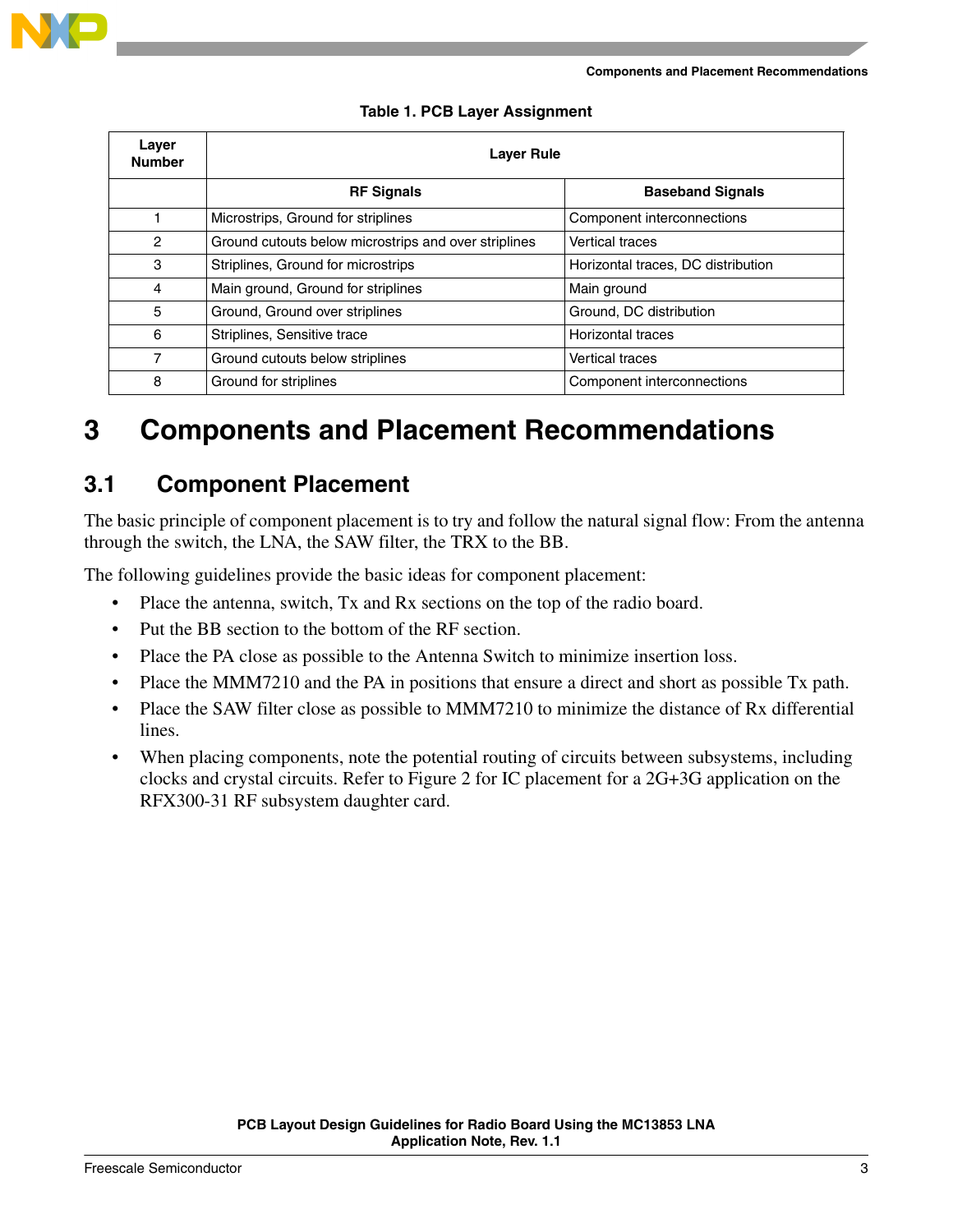

**Components and Placement Recommendations**



**Figure 2. RFX300-31 DCard Parts Placement**

[Figure 3](#page-4-0) shows the LNA portion of the schematic of the Freescale RFX300-31 sub-system board with the component designators shown. This can be used to locate the components in the subsequent layout figures. Note that components C346, L33, C342, L36, C341 and L38 are placeholders for notch filters on the inputs, if needed. Components C337, C340 and C339 are input shunt capacitor placeholders for each band, if needed. [Figure 4](#page-5-0) shows the general LNA and matching component locations, the top level ground layer, the microstrip traces between components, along with the input and output match areas circled. In [Figure 5](#page-6-0), the 50 ohm RF input lines and DC feed line are shown.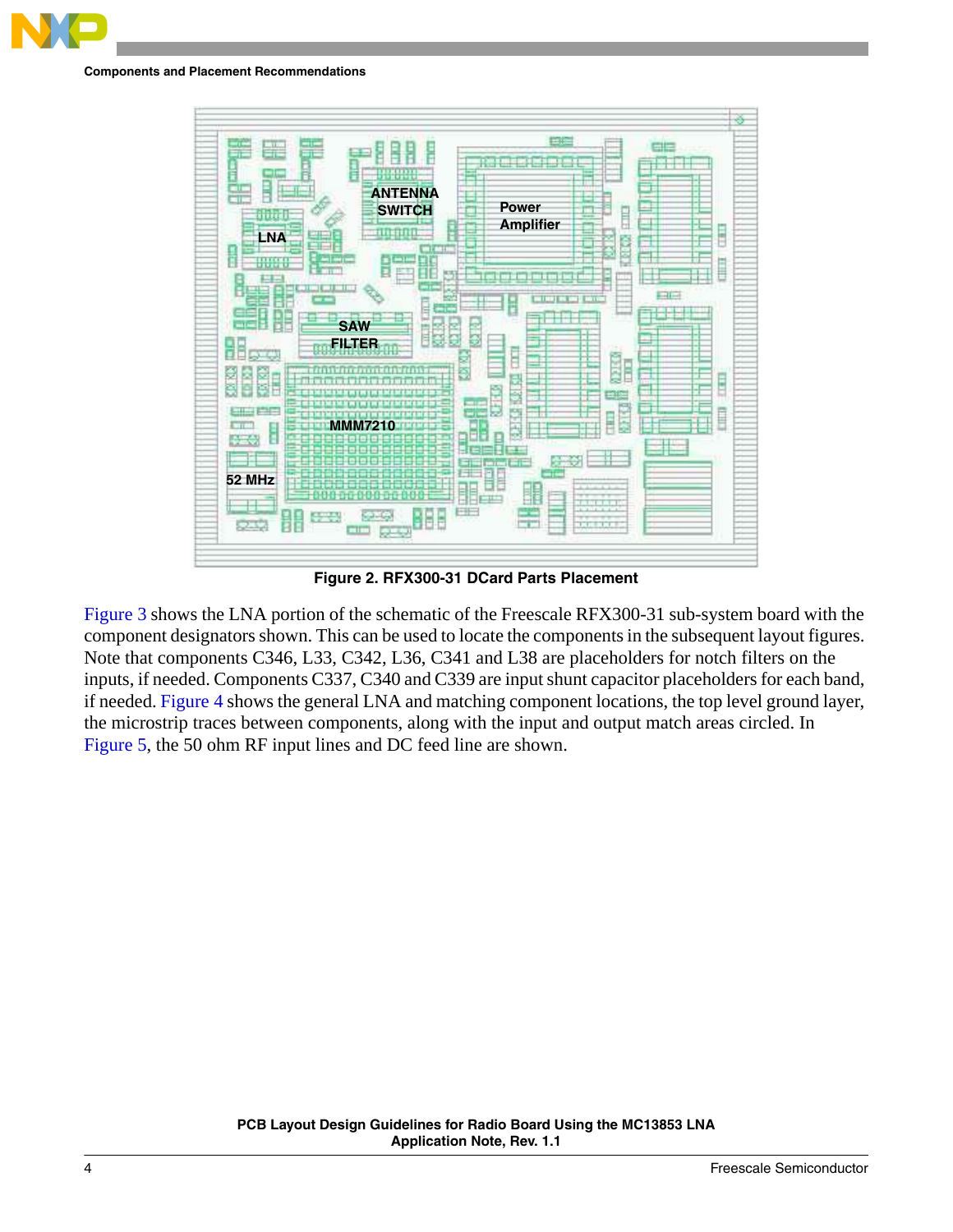





<span id="page-4-0"></span>**Figure 3. LNA and Matching Component Schematic for the RFX300-31 Sub-system Board**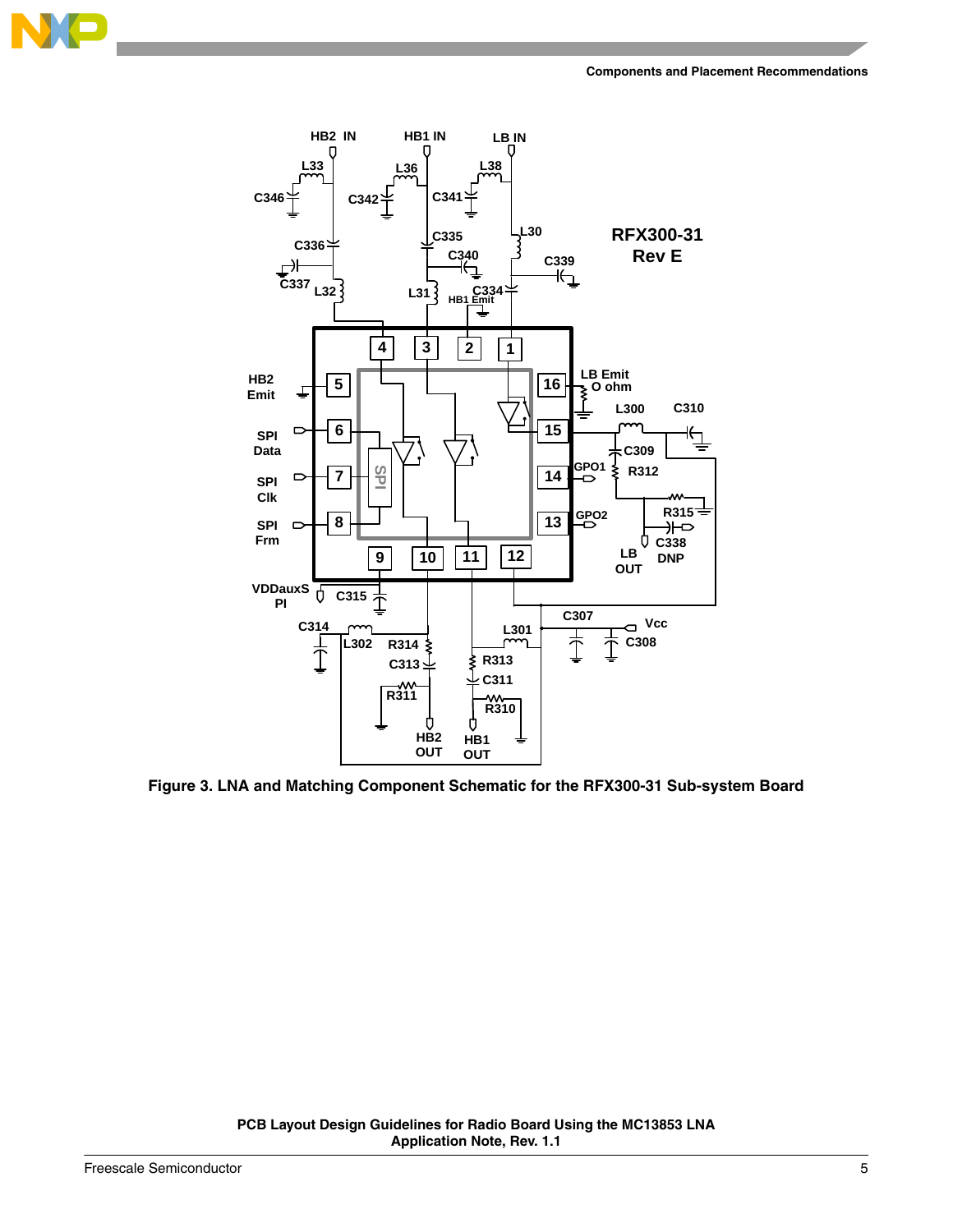

<span id="page-5-0"></span>

**Figure 4. LNA and Matching Component Layout**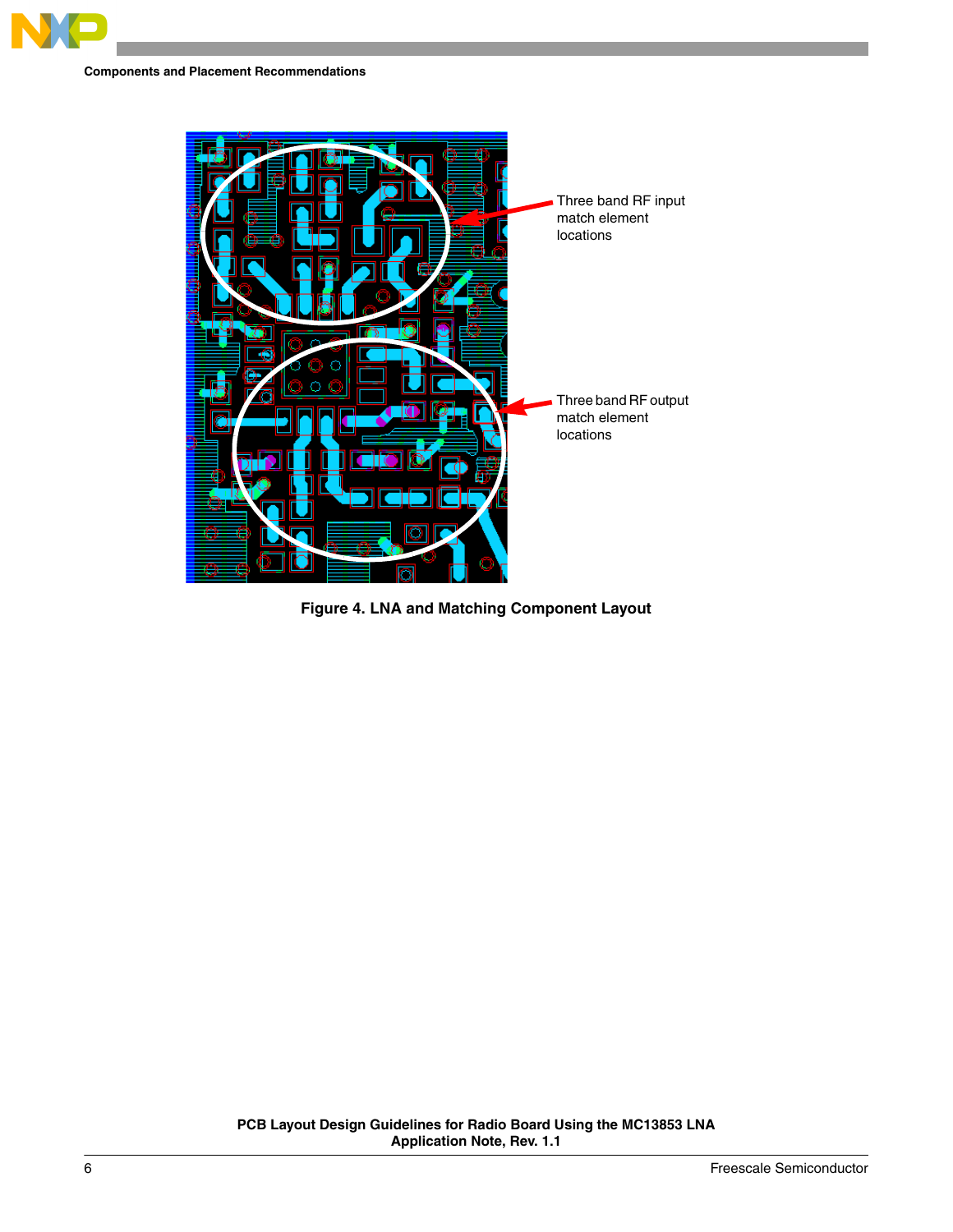



**Figure 5. LNA and Matching Component Layout Showing RF Lines and DC Feed Line**

### <span id="page-6-0"></span>**3.2 Component Recommendations**

- Select low ESR capacitors for IC decoupling. Ceramic NPO material capacitors are preferred.
- Select the proper RF bypass capacitor value to place on supply and control line. For 0402 RF bypass capacitors use 33pF
- For 0402 size inductors, the Murata LQG15HS series is recommended.

### <span id="page-6-1"></span>**3.3 LB Component Placements**

On the MBC13853 QFN16 package, pin 1 is the LB RFin pin. The components of the LB input match should be arranged outward from pin 1, as shown in Figure 6. They should also be arranged so they are spaced as far away as practical from the HB1 RFin matching elements. The HB1 emitter pin between the LBin and HB1 in pins provides additional spacing. The LB matching component closest to the package is a capacitor, which is rotated away from the package. This is followed by the input inductor, which is also oriented so that it is rotated perpendicular to the HB1 inductor. The RF 50 ohm input line connects to the inductor, along with placeholders for two notch filter elements to ground.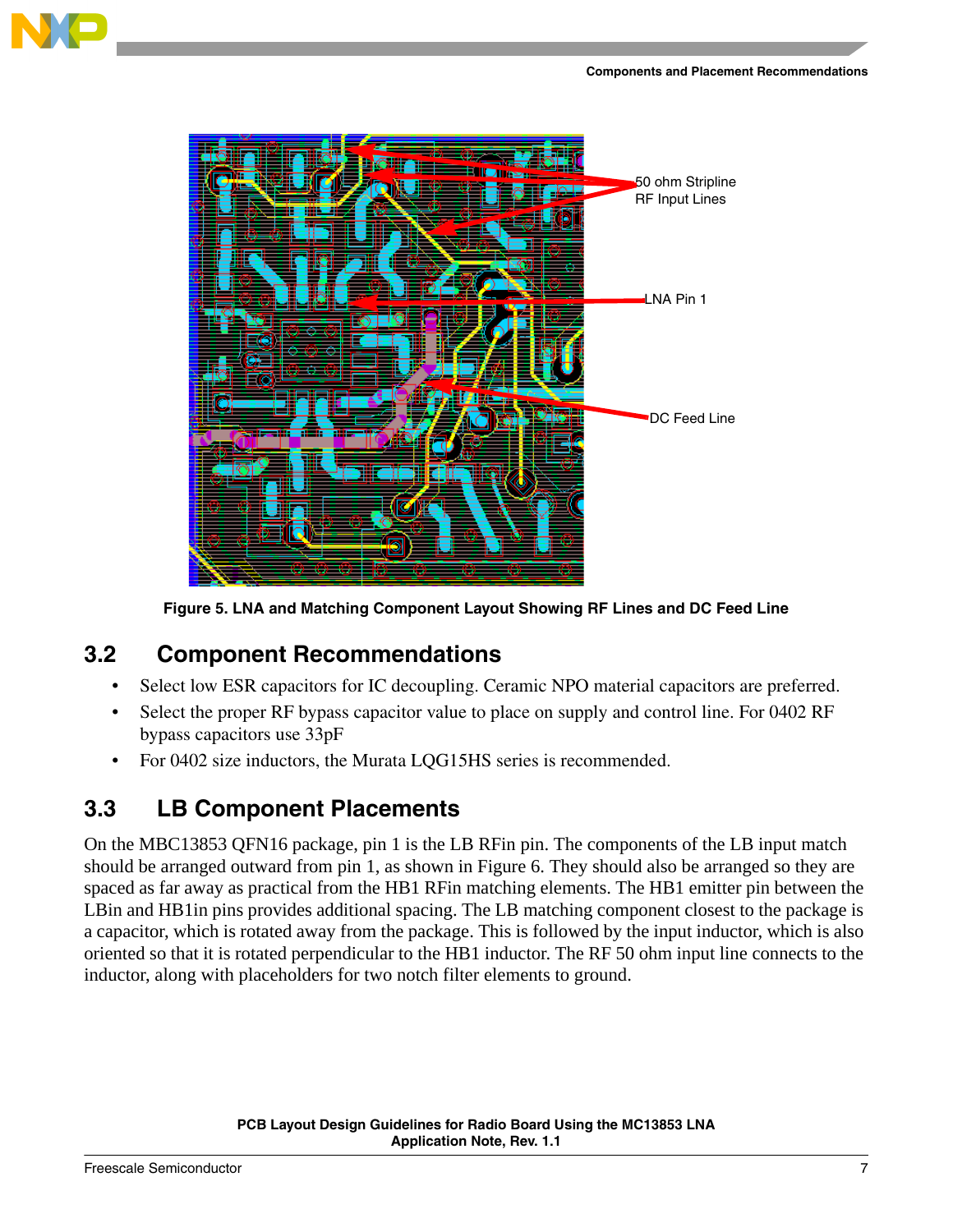

**Figure 6. LNA Input Matching**

<span id="page-7-0"></span>[Figure 7](#page-8-0) shows the LB output match. RFout is on pin 15 of the package. The matching components on this pin are arranged to follow the direction towards the SAW filter and away from the RFin trace and components and also away from LB emitter pin 16. This is especially true of the feed inductor. It is moved out away from the LB emitter connection using a microstrip trace. RF and AC bypass capacitors should be placed close to the feed inductor.

In [Figure 7](#page-8-0), the RFX300-31 rev. E layout shows the LB emitter pin 16 connected through a trace directly to ground, as is done for the HB1 and HB2 emitter pins. From a performance standpoint, it is best to not connect the LB emitter pin directly to ground. The preferred method is to connect the LB emitter pin to ground using a 0 ohm resistor. Either a 402 or 201 size resistor can be used with nearly equivalent performance. Connecting the LB emitter pin directly to ground results in lower IM2 and IP3 performance.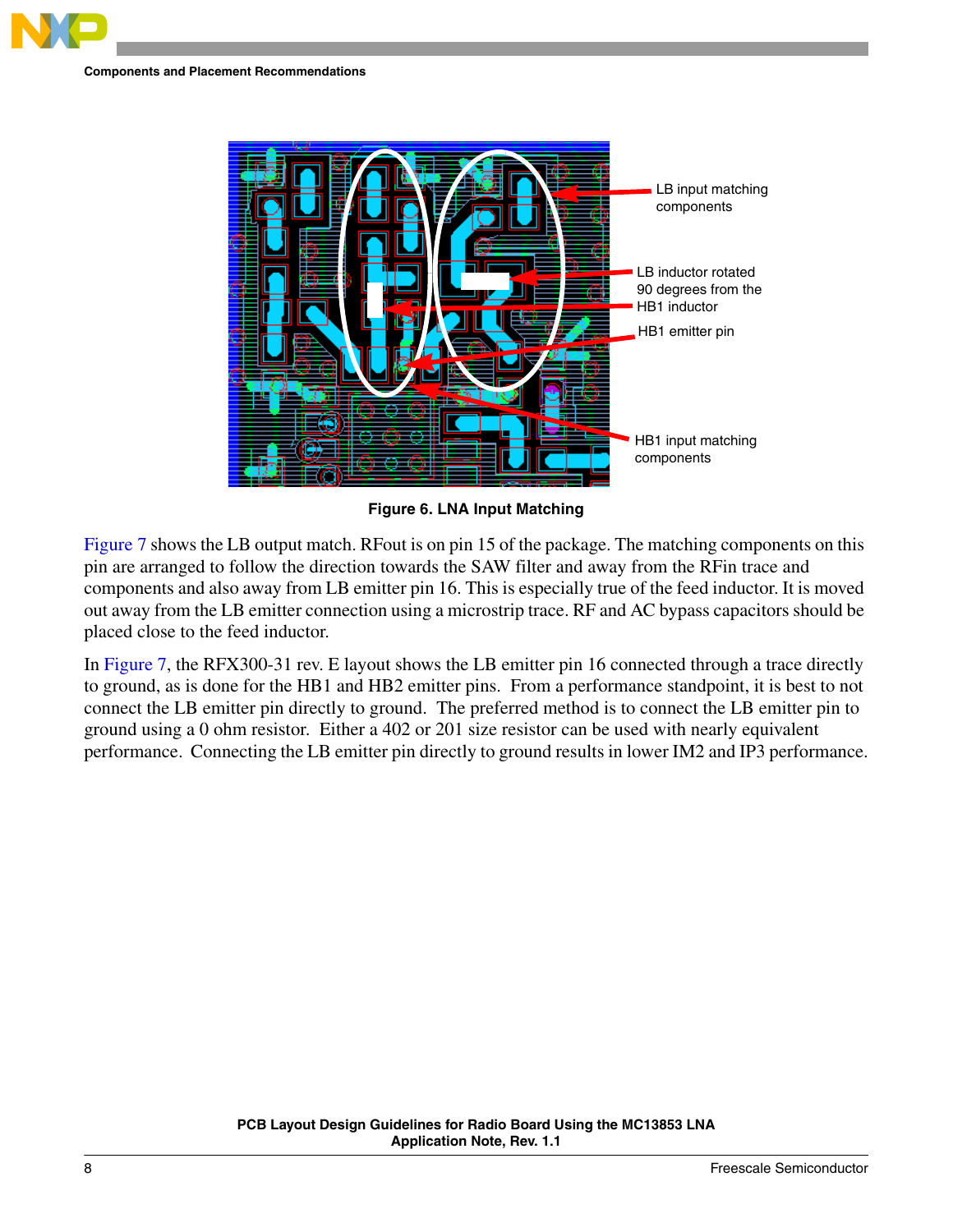



**Figure 7. LB Emitter on Pin 16 and Output Matching on Pin 15**

### <span id="page-8-0"></span>**3.4 HB1 Component Placement**

Pin 2 on the QFN16 package is the HB1 emitter. This pin is connected directly to ground as shown in Figure 8. Bringing the ground plane to this pin also serves to isolate the LB RFin components and trace from the HB1 components and trace. Placing vias to the internal ground planes is recommended. In this layout two vias are used with a trace between them that also helps isolate the LBin and HB1in paths and components.

As with the LB RFin path, the HB1 RFin path must also be designed so as to be moved as far from the HB2 RFin trace and components as can be made feasible so as to maximize the isolation between the two high band RF signal paths, as shown in [Figure 8.](#page-9-0) In this layout, the HB2 trace leaves the package pin at a 45 degree angle. Also important is to have the match inductor oriented at 90 degrees relative to the match inductor used for the HB2 RF in path, so as to minimize mutual coupling between the two. Pin 2 is the HB1 emitter and should be connected directly to ground. Nearby vias to internal ground planes are recommended. The shunt capacitor matching component should have a short, low inductive path from the ground side to the HB1 emitter pin.

In [Figure 9](#page-9-1) the HB1 output matching is shown. Note the placement of pads for a short between the lines close to the package pins to allow for an output sharing configuration. The HB1 DC feed inductor is placed as close to the HB1 output pin as possible.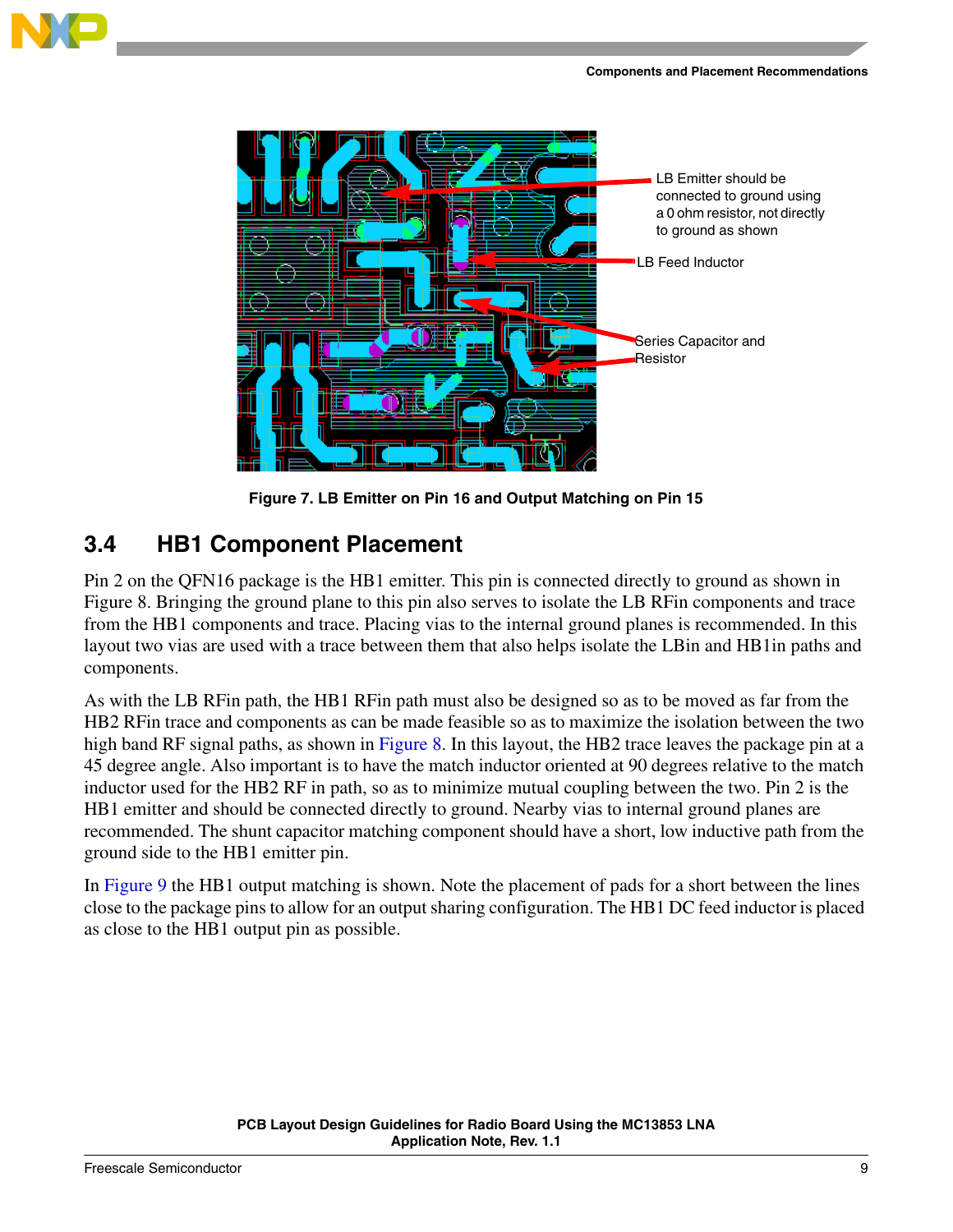

The HB1 RFout line on pin 11 is designed so as to maximize the spacing from the HB2 RFout trace by having the components emanating away from the HB2 components.



**Figure 8. HB1 input Matching**

<span id="page-9-0"></span>

line and placed as close to the HB1 output pin as possible

DNP jumper placement for output sharing option

Matching components continue outwards away from the HB2 components and towards the SFM

<span id="page-9-1"></span>**Figure 9. HB1 Output Matching**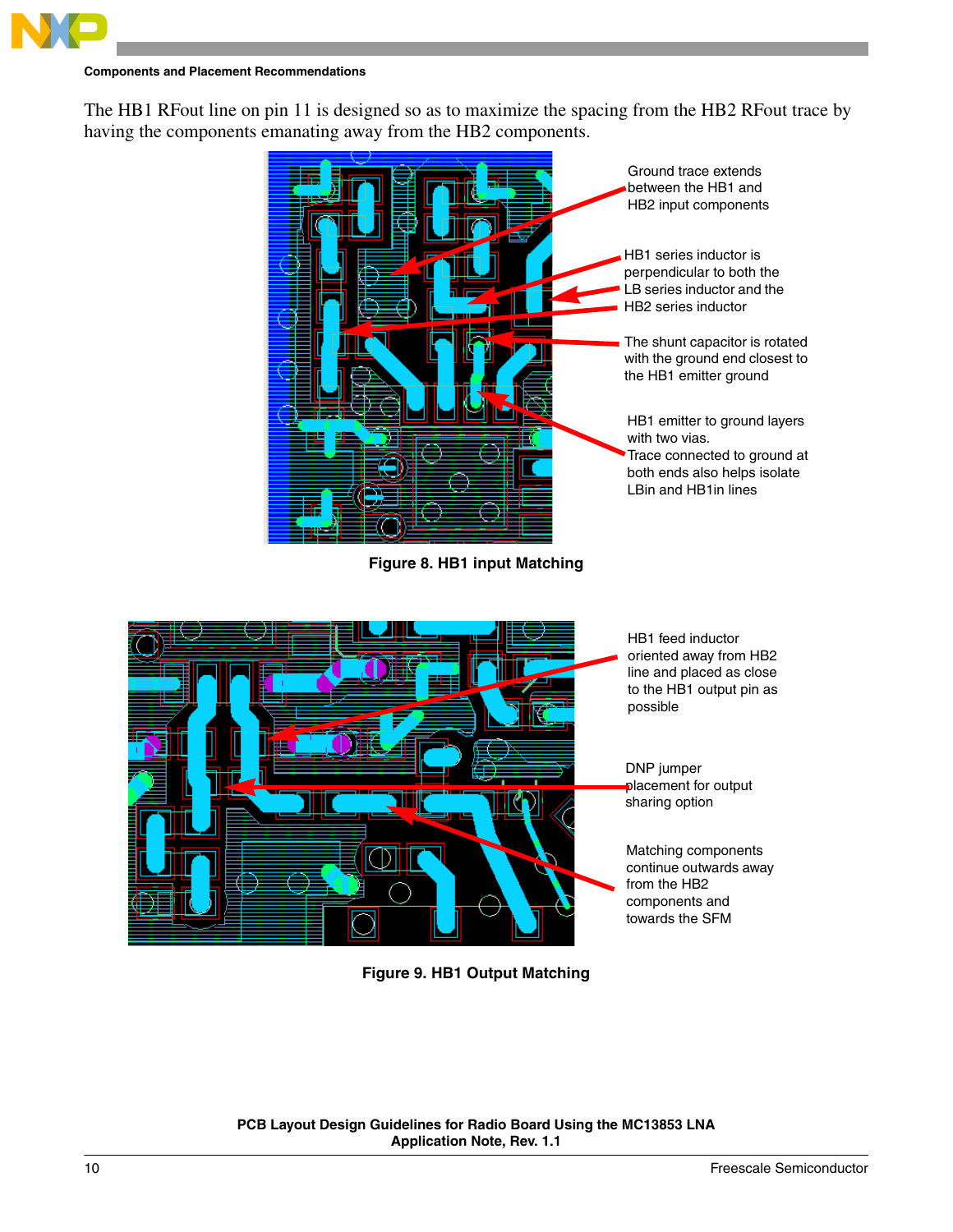

### **3.5 HB2 Component Placement**

Pin 4 of the QFN16 package is the HB2 RFin pin. The match components and RFin line should be arranged to be spaced as far as possible away from the HB1 RFin components to maximize isolation between the two RF paths, as shown in [Figure 10.](#page-10-0)

Pin 5 is the HB2 emitter and should be connected directly to ground. Nearby vias to internal ground planes are recommended.

The HB2 output inductor is rotated away from the HB1 output inductor as shown in [Figure 11.](#page-11-0) The HB2 DC feed inductor is placed as close to the HB1 output pin as possible. The output matching components are moved away from the HB1 components and separated from them by a ground area.



<span id="page-10-0"></span>**Figure 10. HB2 Input**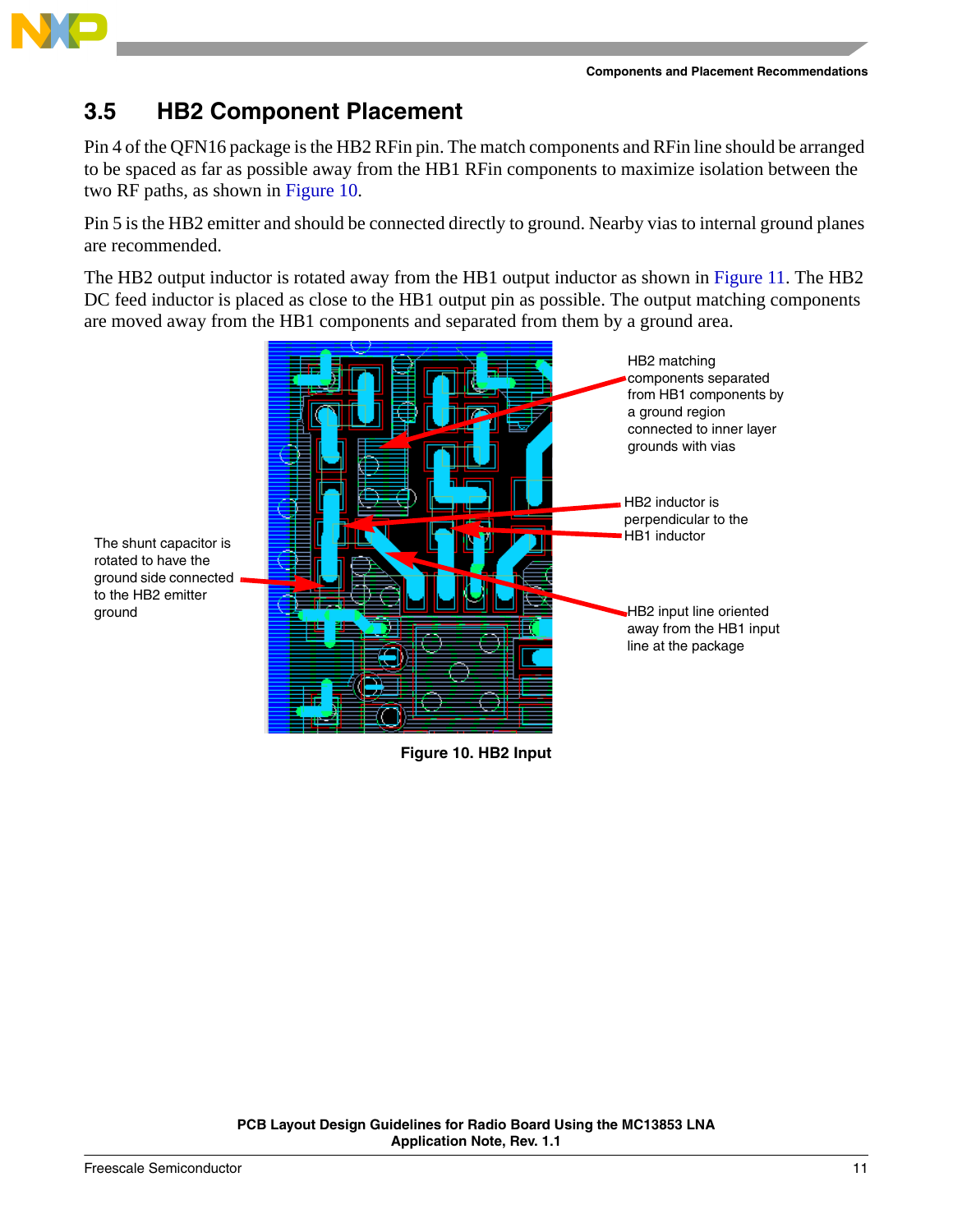



**Figure 11. HB2 Output**

### <span id="page-11-0"></span>**3.6 RF Components Keep Out Area**

[Figure 12](#page-12-1) highlights the keep out areas under RF matching components. RF lines and DC lines are not run under RF components. DC lines that do run under RF traces are on layer 5 and are perpendicular to the RF trace, when possible. Observance of RF keep out areas on the first internal layer under the RF signal pins and all matching elements for the three LNAs is essential for realizing the available gain and achieving optimum noise figure and return losses. Try to shield the RF traces with a ground plane. In this case, layer 4 is the ground shield.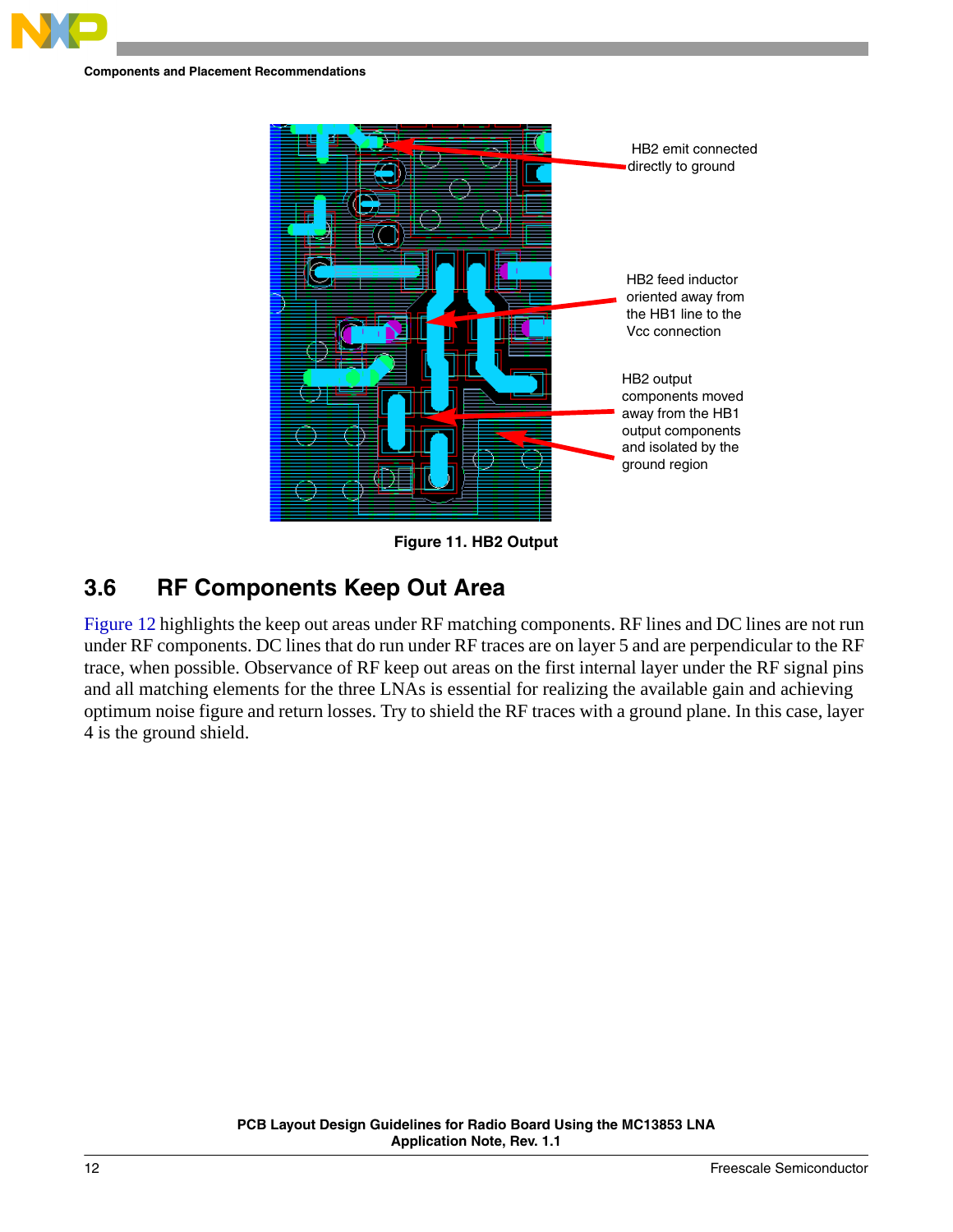



**Figure 12. Keep outs for routing under RF components**

## <span id="page-12-1"></span><span id="page-12-0"></span>**4 Trace Requirements**

### **4.1 RF Signals**

- The RF trace routing is always the top priority and it is necessary to route every RF trace according to the impedance matching technique.
- Impedance controlled traces are implemented by either microstrips or striplines.
	- The microstrip should be used within a shielded area (with a metal shield cavity) of outer layers for short interconnection between components.
	- The stripline can provide good isolation even in an unshielded area (without a metal shield cavity) because it is completely bounded by an upper and lower layer of the ground plane. It is suitable for RF signals and sensitive lines.
- Any circuit trace on the PCB has characteristic impedance associated with it. This impedance is dependent on width (W) of the trace, thickness (T) of the trace, dielectric constant (εr) of the material used, and height (H) between the trace and reference plane. Many microwave CAD tools are available and can support the designer to compute trace width.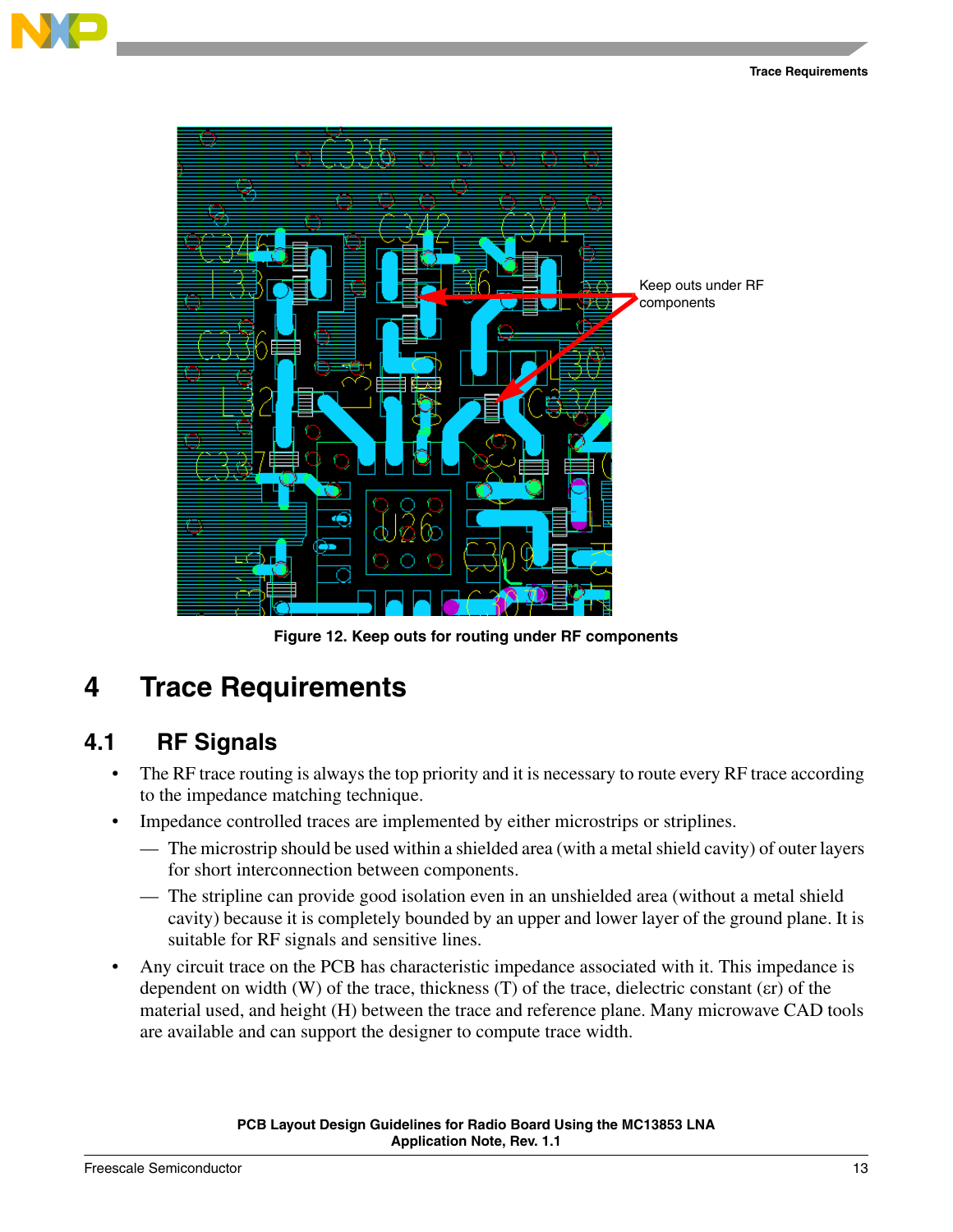#### **Trace Requirements**

- Coplanar clearances  $(G)$  must be at least the trace width  $(W)$  and at least twice the height H1 or H2. This reduces the parasitic capacitance, which potentially alters the trace impedance and increases the losses.
- Width of controlled impedance trace should be wide enough to maintain reasonable insertion loss and manufacturing reliability. Cutting out inner layers ground areas next to the microstrip or the stripline trace layer, increase the effective substrate height; therefore, increasing the width of the RF trace.
- Microstrip and Stripline Models show the inner ground cut out of the microstrip and the stripline.
- Cut out ground fill under RF signal pads to reduce stray capacitance losses.
- Avoid parallel routing and crossing of RF traces and from under signal pads.
- Keep the routing direct and short. For a long trace, use the stripline.
- Use the microstrip for RF traces on the components side.
- Avoid multiple transitions between the layers.
- Avoid routing RF trace with sharp corners. A smooth radius is recommended.
- Isolate the Rx and Tx paths by ground.
- Fill the area around the RF traces with ground and ground vias to connect inner ground layers for isolation.





**Figure 13. Microstrip and Stripline Model**

Use controlled impedance RF traces:

Rx paths into the LNA:

- 50Ω LNA inputs and outputs. Microstrip line (width=0.286 mm) on top layer + Stripline on layer 6 (width=0.105 mm/Ground layers 5 and 8)
- Refer to [Figure 14](#page-14-0) for a routing example of HB1 and HB2 input stripline lines. Note the stripline RF lines are clear of other signal lines and vias. Layer 5 serves as the ground over the stripline and layer 8 serves as the ground below the stripline. These ground reference layers should be at equal electromagnetic potential. Tie the two ground references together, in particular along the RF trace, with adequate vias. Note the grounding wall with vias in between the RF traces to isolate RF paths. In [Figure 15](#page-14-1) the microstrip lines on the top layer used to connect the RF matching components are shown. The striplines shown in [Figure 14](#page-14-0) are on layer 6.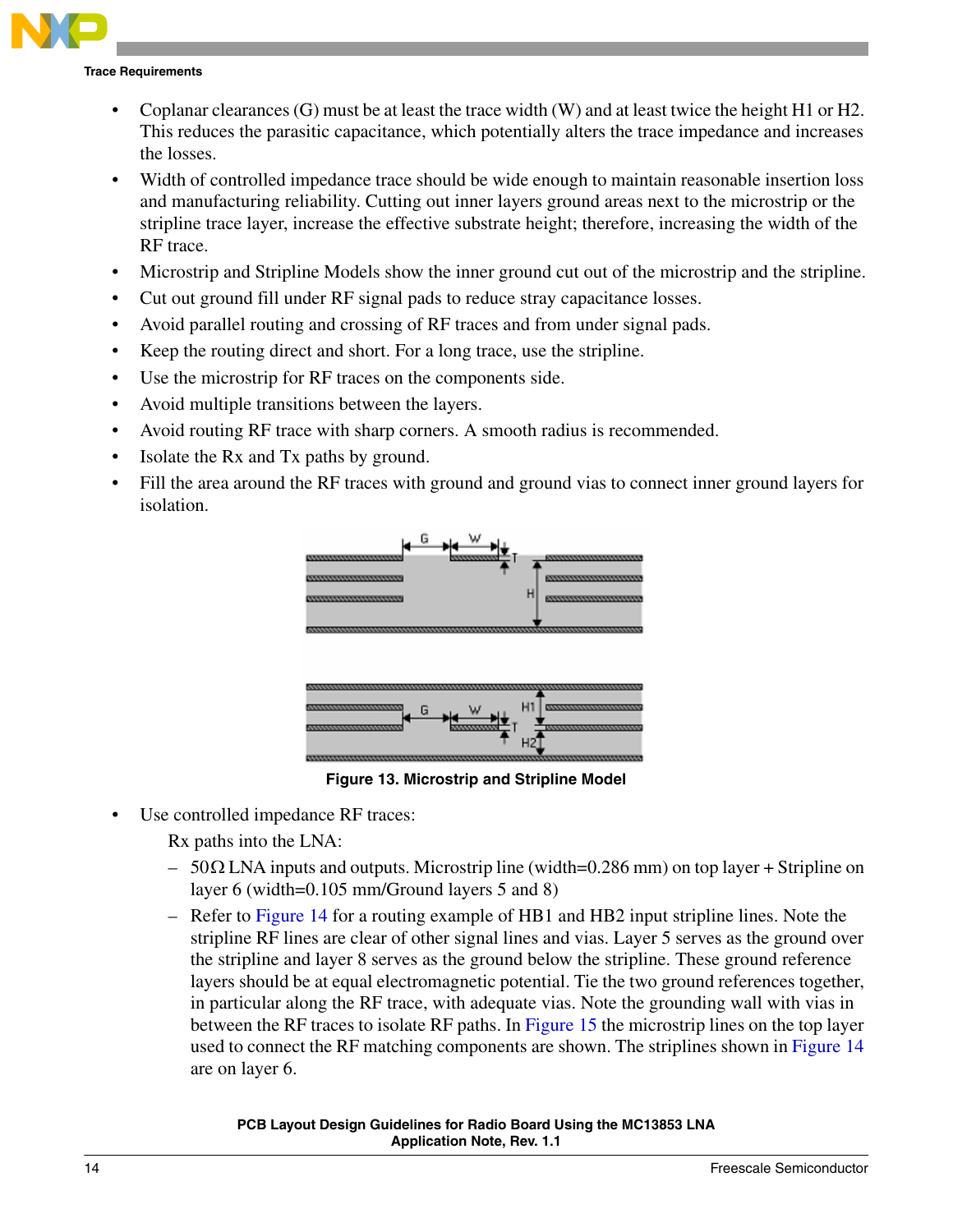



**Figure 14. HB1 and HB2 LNA Stripline Input Lines**

<span id="page-14-0"></span>

**Figure 15. Microstrip Lines Used to Connect the RF Matching Components**

### <span id="page-14-1"></span>**4.2 DC Distribution**

There are a number of guidelines pertaining to the DC lines. See [Figure 16](#page-15-1) for reference.

• Use several signal vias for layer transitions of the main DC supply and its ground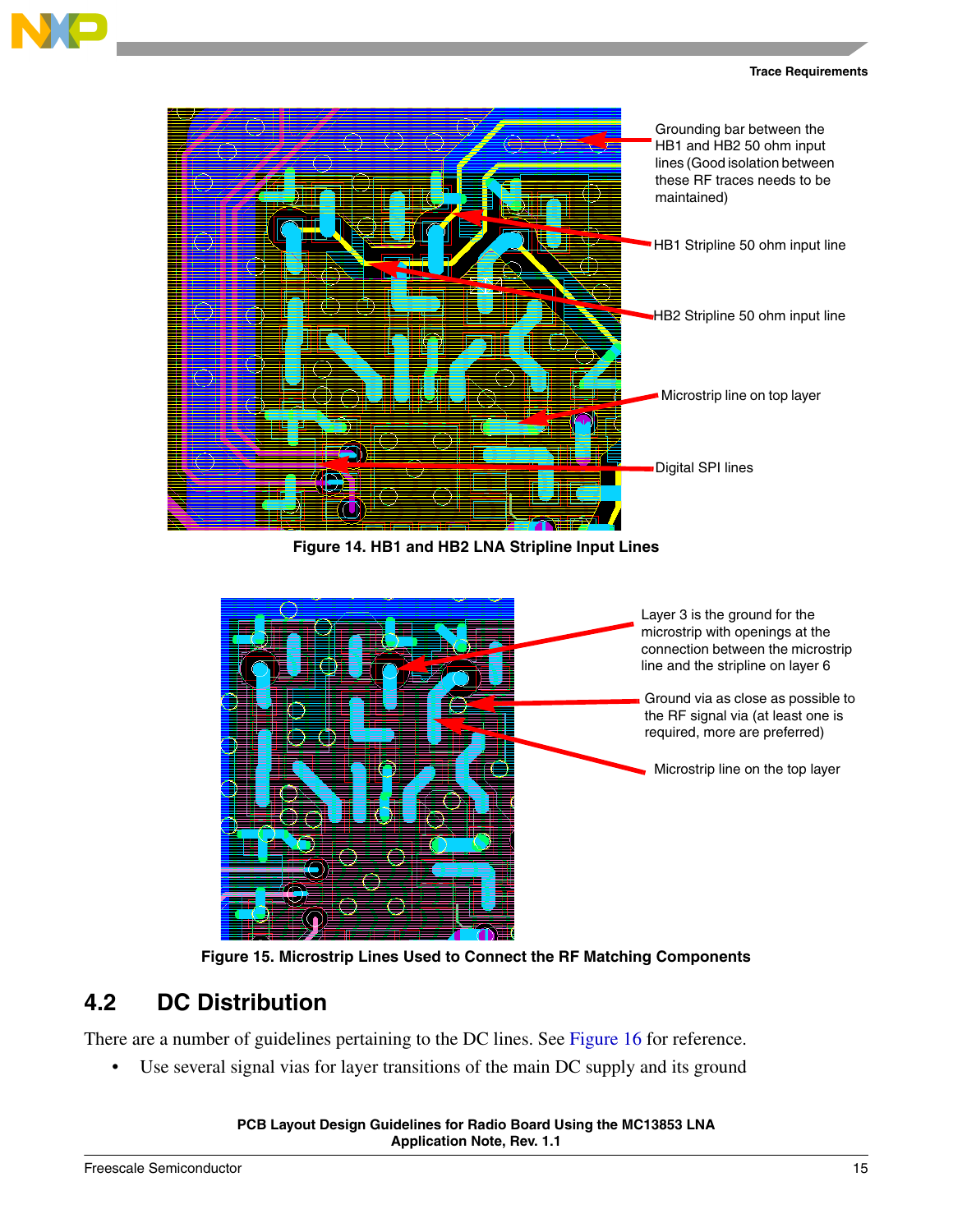

**Grounding**

- Connect signals and ground directly by the vias on pads.
- Put ground vias along microstrips, striplines and non-RF sensitive lines for better isolation.
- Add ground vias on the outer ground filled area to connect to the inner ground layers for improving grounding isolation.
- Avoid perforating the Vcc line trace with noisy vias.
- Add multiple ground vias under the LNA for proper grounding to inner ground layers.
- Add multiple vias to connect the inner layer DC supply line to surface supply pins to minimize voltage drop.
- Do not route Vcc under 52 MHz crystal even if the routing is under several layers of ground.



**Figure 16. DC Line Showing Routing**

# <span id="page-15-1"></span><span id="page-15-0"></span>**5 Grounding**

For grounding, follow these guidelines:

- Make the internal ground area as solid as possible. Do not break the ground into pieces.
- Provide good solid ground by using multiple vias.
- Fill as much ground as possible in the area between the walls of shield cavities and outline of the RF section.
- Connect each ground pin or via to the ground plane individually. A daisy chain connection to the ground pins shares the ground path, which increases the return current loop.
- Use ground via *stitching* to transition from top layers to inner ground layers.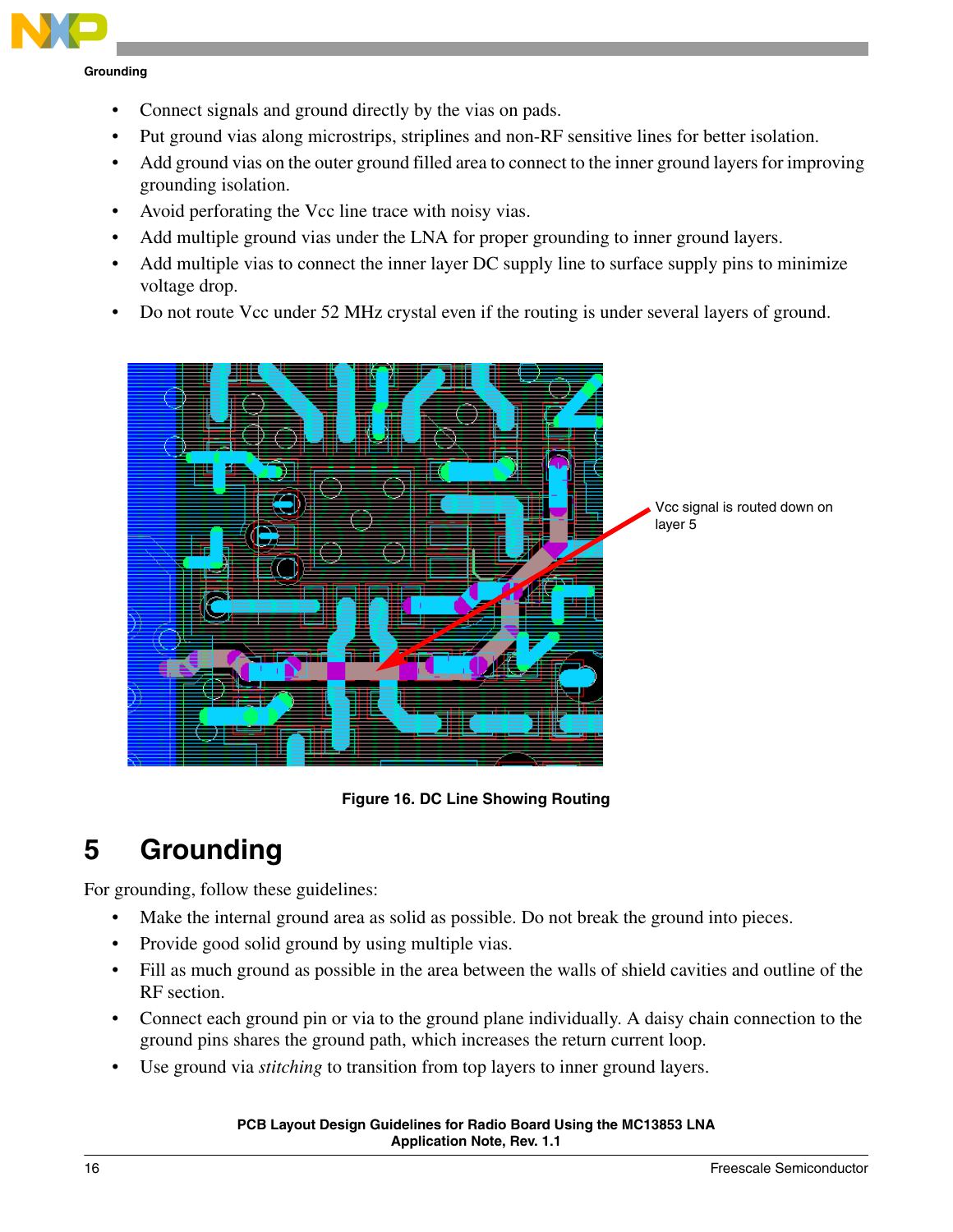

• The PCB pattern under the LNA must bridge the ground pins (pins 2, 5 and 16) and the ground pad. Add ground vias to inner ground layers for each ground pin.

## <span id="page-16-0"></span>**6 References**

For more information refer to the following documents. Freescale documents are located at: http://www.freescale.com.

• *MC13853 Data Sheet - Tri-Band Low Noise Amplifiers with Bypass Switches* (document number: MC13853)

## <span id="page-16-1"></span>**7 Revision History**

<span id="page-16-2"></span>[Table 2](#page-16-2) summarizes revisions to this document since the release of the previous version (Rev. 1.0).

| Location                              | <b>Revision</b>                                                                                                                                                                                  |
|---------------------------------------|--------------------------------------------------------------------------------------------------------------------------------------------------------------------------------------------------|
| Figure 3                              | Revised drawing.                                                                                                                                                                                 |
| Section 3.3, "LB Component Placements | Removed sentence "The shunt capacitor should have a short, low<br>inductance path from the ground side to the LB emitter pin." from the first<br>paragraph. Replaced final paragraph in section. |
| Figure 6                              | Removed text for LB Shunt Capacitor note.                                                                                                                                                        |
| Figure 7                              | Revised text for LB Emitter note.                                                                                                                                                                |

### **Table 2. Revision History**